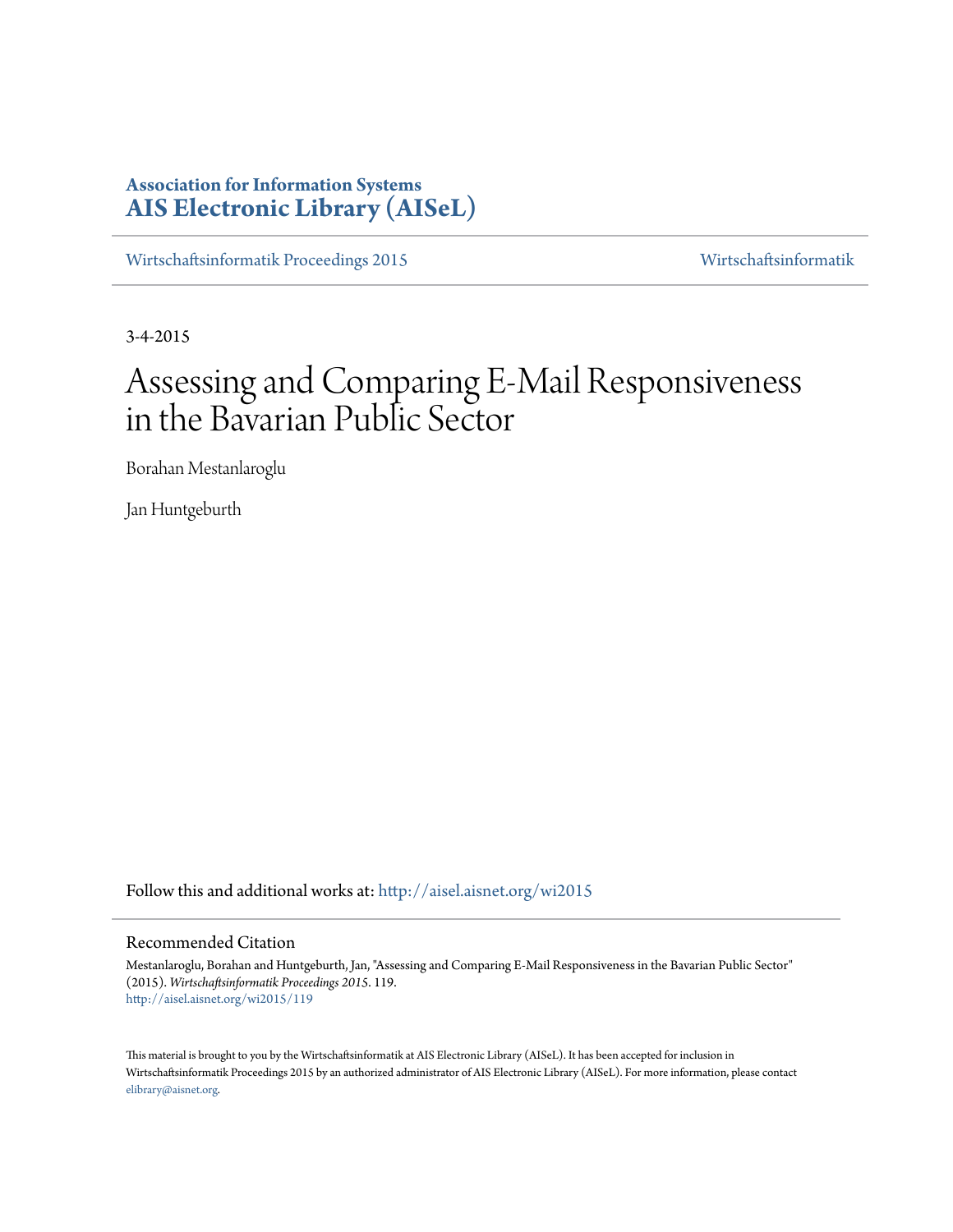## **Assessing and Comparing E-Mail Responsiveness in the Bavarian Public Sector**

Borahan Mestanlaroğlu<sup>1</sup> and Jan Huntgeburth<sup>2</sup>

<sup>1</sup> University of Augsburg, Augsburg, Germany borahan.mestanlaroglu@stud.uni-regensburg.de <sup>2</sup> University of Augsburg, Augsburg, Germany huntgeburth@is-augsburg.de

**Abstract.** E-mail is the most important electronic communication medium for governments with their constituents. While there are a lot of maturity models and benchmarking studies focusing on the technological and organizational integration of information technology in governments, the "customer side" of e-government maturity has been often neglected. Replicating studies from Australia, New Zealand, Slovenia and Denmark, this study explores the responsiveness concerning customer-government e-mail correspondence for the Bavarian Public Sector. Our study assesses the response rate and quality of 375 e-mails send to public administrations in Bavaria. Our results show that the Bavarian Public Administration has a poor responsiveness compared to other countries in terms of both quantity and quality. Based on our results, we provide recommendations for future research and practice.

**Keywords:** E-Mail, Responsiveness, E-Government, Public Sector, Bavaria

## **1 Introduction**

*"E-government is an important asset in the competition between regions because in the digital era citizens, investors, companies and research institutions have the right to expect that public administrations are just as fast, flexible and uncomplicated as the private sector"*[4]

According to the e-government guide of the Bavarian Government [4], e-government readiness is a major concern for the Bavarian public administration. Specifically regarding e-mail communication the digital agenda of the German Federal Government [7] states that one of the main aims is that the government should ensure that it [the government and administration] is easily reachable. Therefore "De-Mail" [which is a standardized encrypted e-mail format according to a special law] will be introduced widespread [7]. This statement shows that there is a specific plan for using e-mail communication in governmental topics. But this raises the question: How well is email communication adopted among public institutions now? Because if there are problems and difficulties in the current situation in using e-mail technology a more

<sup>12&</sup>lt;sup>th</sup> International Conference on Wirtschaftsinformatik, March 4-6 2015, Osnabrück, Germany

Mestanlaroglu, B.; Huntgeburth, J. (2015): Assessing and Comparing E-Mail Responsiveness in the Bavarian Public Sector, in: Thomas. O.; Teuteberg, F. (Hrsg.): Proceedings der 12. Internationalen Tagung Wirtschaftsinformatik (WI 2015), Osnabrück, S. 1786-1798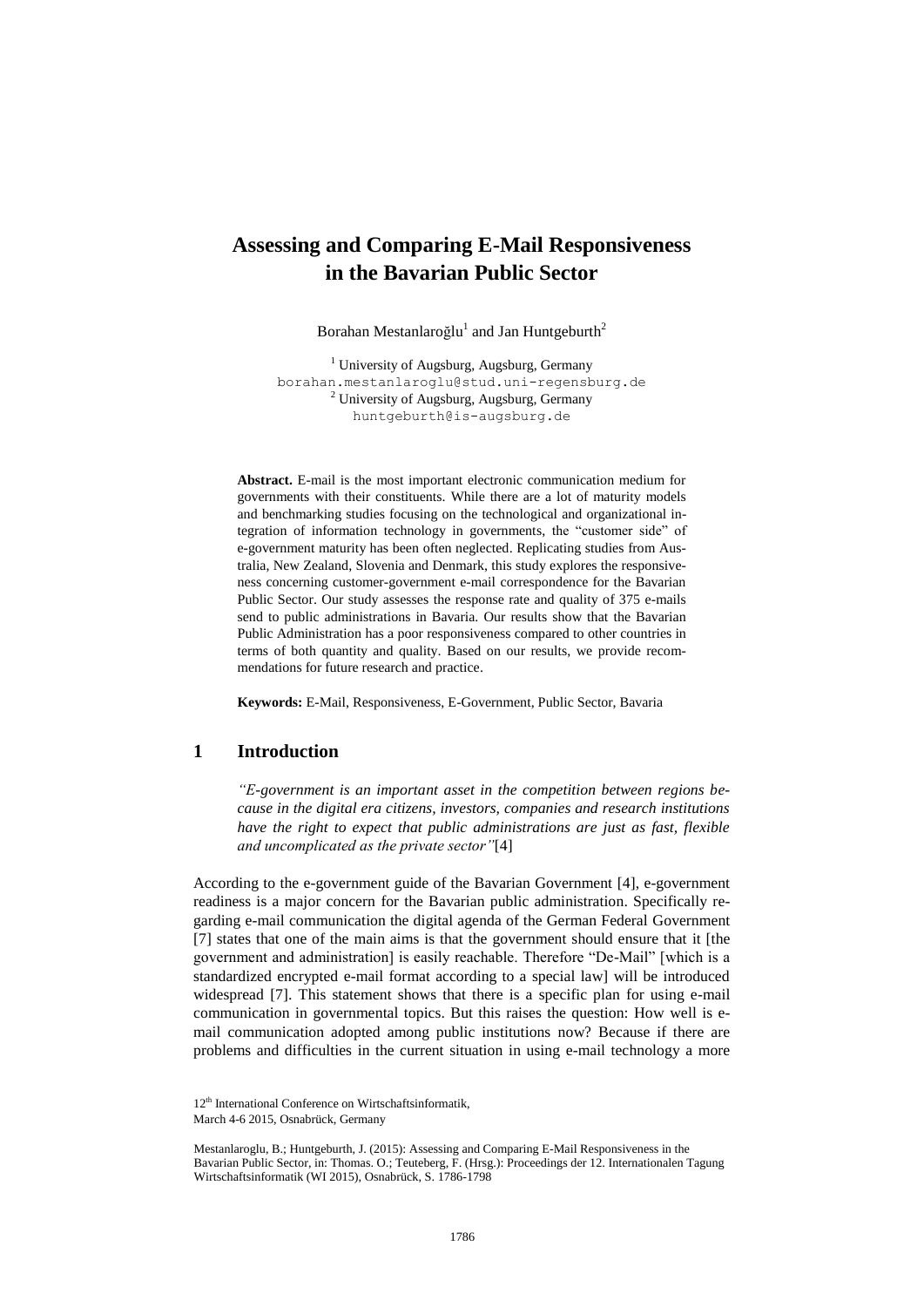integrated e-government system for e-mails will make the communication via e-mail much more important for both sides.

In the private sector information technology (IT) is deeply adopted into the structure of companies and their processes [10]. Although there are some barriers (e.g. the digital divide and other legal issues) which complicate the transformation for the public sector in this topic, the inclusion of IT is an important issue for the public service sector nowadays [12]. Therefore, a new research field called e-government has emerged [5]. Like in business, many authors have called for research that dedicates the attention to the "customer" of government. Since the customer wants a fast, transparent and high-quality service the government has to satisfy these demands. Further, as benchmarking of responsiveness is an indirect indicator on how seriously governments treats their citizens [6], the responsiveness level of public institutions becomes more and more important to observe for quality reports, which are a part of the government's overall service quality.

However, most maturity models for digital government development assessment only focus on the technological and structural implementation of IT in the public sector and do not explore the demand side of the government-customer relationship. Mainly these models only show the capabilities of the system, but not really their performance [1, 3, 5]. So these models usually lack a user-centered, citizen-based approach and do not measure if the "customer" (=citizen) is satisfied with the service or response he receives within this system [10].

Since e-mail is one of the most common used communication channels in citizengovernment interaction via internet nowadays [6], the responsiveness concerning this medium in Government-to-Citizen (G2C) and Government-to-Business (G2B) communication is highly interesting and relevant for research and can be seen as a benchmark for digital government maturity from the customer side of view. Considering the fact that digital government management is an emerging issue in today's public institutions, this topic is also highly interesting for practical purposes. The question to be raised now is: What is the quality of e-mail responsiveness of the Bavarian Public institutions and how is the performance compared with other countries? Replicating studies from New Zealand, Australia, Slovenia and Denmark, this study examines the responsiveness rate, pace and quality of the public sector in Bavaria concerning email correspondence.

The structure of the paper is as follows: First of all, the basic details about egovernment maturity are explained and discussed. Afterwards a literature review on the importance of responsiveness will demonstrate the relevance of responsiveness in digital government maturity. Section three introduces our study context. The subsequent section presents the methodology of our empirical study. In the next step the findings of the e-mail study will be presented and explained. Afterwards the main results and findings of the paper will be discussed. The next section will then give an outlook on possible future research in this field. Lastly the most important findings will be summed up.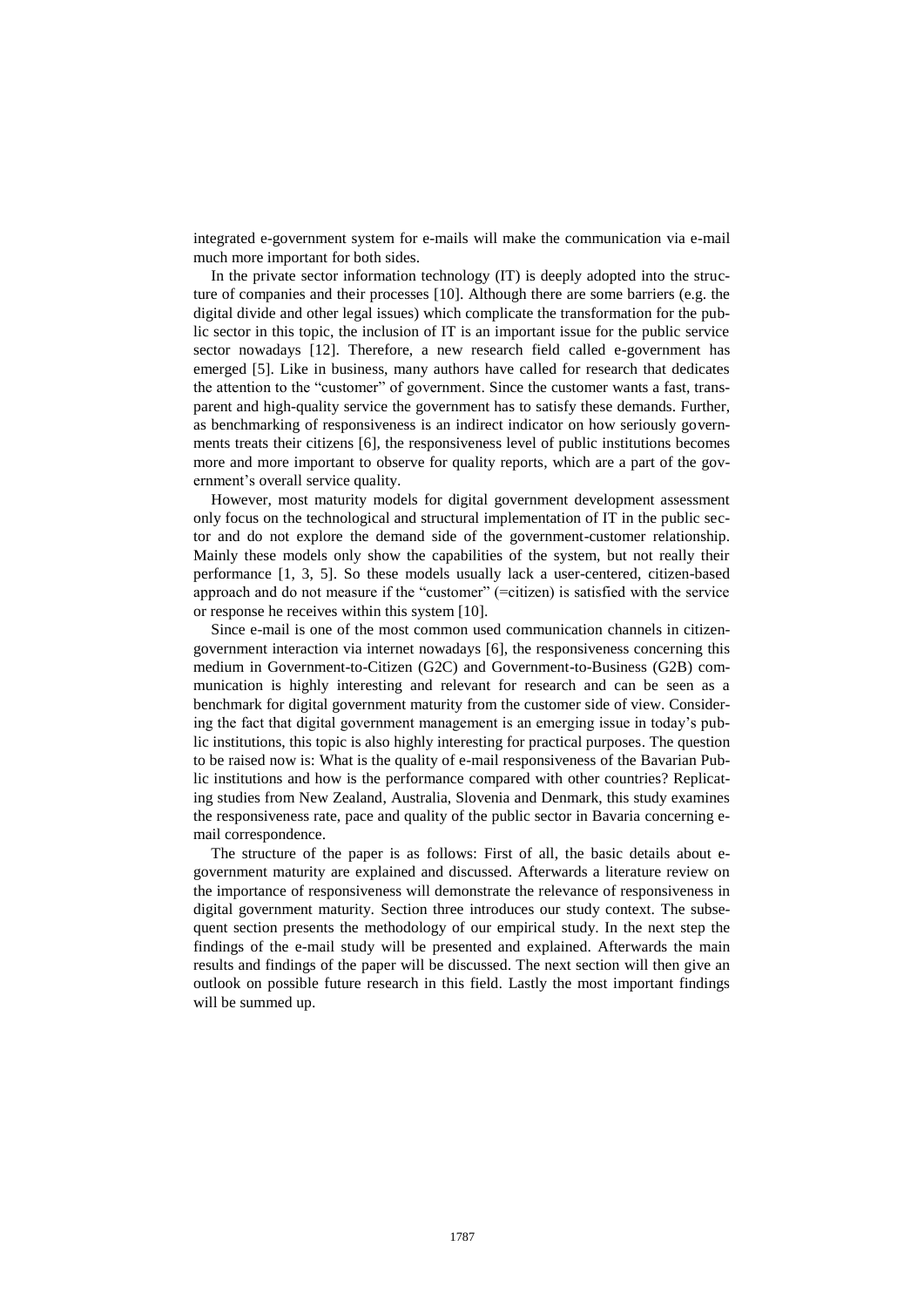## **2 Theoretical Foundation**

In this section, an overview on the theoretical basics for this paper is provided before the empirical study is presented. First a short definition of digital government is given. Afterwards, we show that most maturity models deal only with the provider sided view of e-government and highlight the importance of responsiveness for assessing egovernment maturity.

The main idea of digital government is to improve the relationship between government and his customers (citizens or businesses) through the use of Information and Communication Technology (ICT) [4, 12].

One of the main markers for describing the customer-government relationship is trust [11]. If society's trust in government is declining, the political participation of society declines as well. And with the descending political participation, the willingness to accept the government's decisions decreases accordingly. This is a serious problem for democracy because without the willingness to accept government decisions the political system loses his legitimacy [12]. To sum it up, it is possible to say that trust and hereby also political participation are the key factors of democracy. Since the declining public trust in government is one of the most crucial problems of democracy nowadays [11] this topic becomes a more and more emerging issue.

Maturity models are used in research to assess, compare and benchmark egovernment maturity [1]. Although Layne and Lee [9] claim for their model that egovernment maturity depends on technological and organizational complexity, Andersen and Henriksen [2] state that without a user perspective the model misses measuring the real effectiveness of the observed e-government tool or system.

Therefore, according to Banister [3] most e-government rankings are unreliable, i.e. their predictions on the real service outcome for the customer are inaccurate. In the case of e-mails according to West [13], it is not only important to have an e-mail address shown on the website of the institution, it is more important that actually someone reads and responds to the request of the customer. Andersen and Henriksen [2] therefore applied a user focused view to one axis of the stage model and potential digitalization driven activities on the other one in order to shift the focus from technical capabilities more onto the customer outcome.

Besides the fact of the response itself, the time and content of the response are also important. Scott et al. [10] identified some net benefits of e-government usage and pointed out that the response time or pace has an important role in the responsiveness perception of the user. Nevertheless, besides the response pace the response quality is also a crucial issue, as an incorrect or incomplete answer is totally useless for the customer although it might have come in very fast [1]. In general, the interaction quality with government will influence whether people trust in government, that is whether people feel that government is benevolent, competent, honest, and predictable [14]. Therefore, responsiveness (in particular e-mail responsiveness) is an im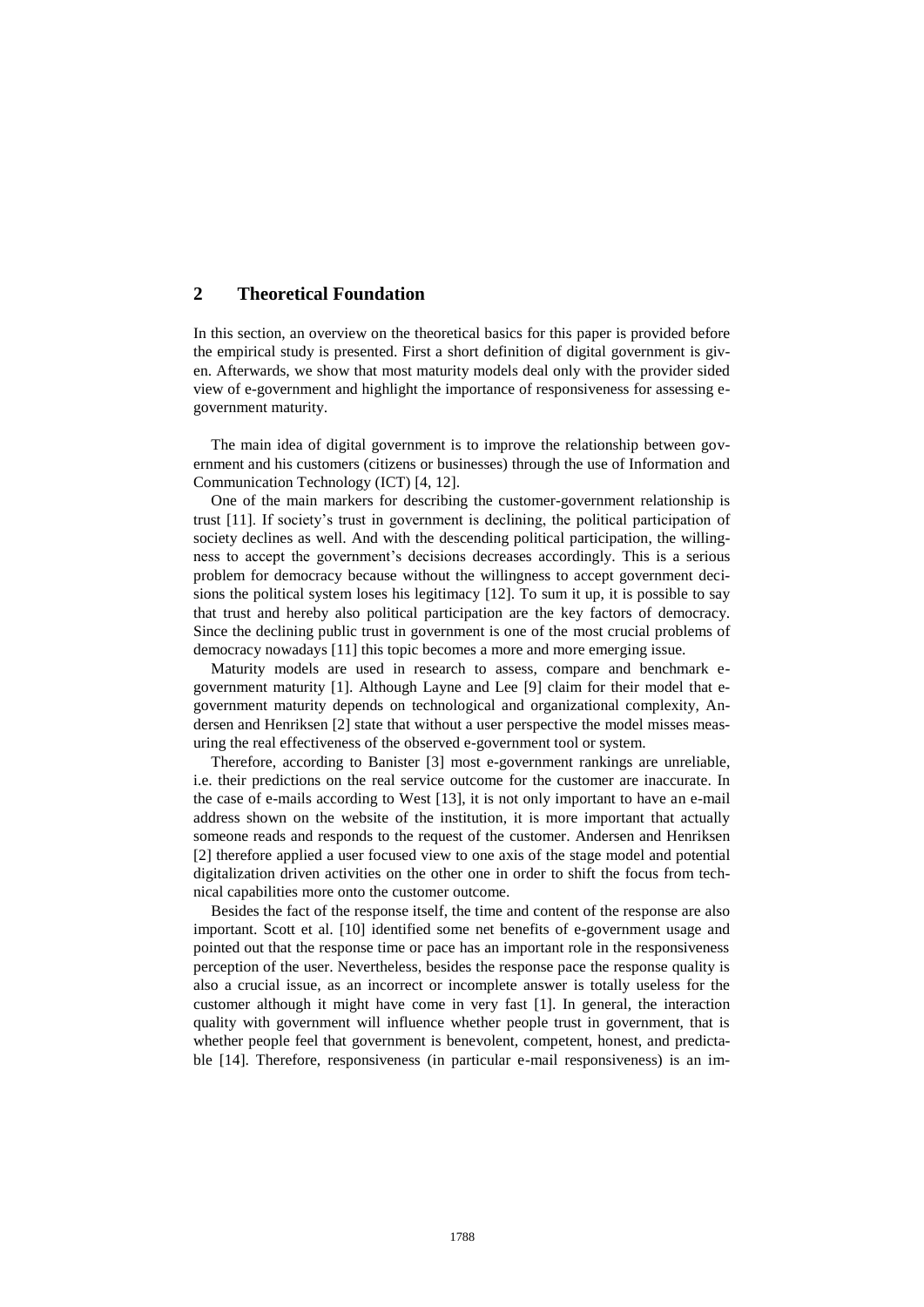portant aspect to transform the relationship between government and their customers in a positive manner by means of ICT.

## **3 Case presentation for Bavaria.**

The former Bavarian Minister for the Bavarian State Chancellery Erwin Huber wrote in 2002 in the Bavarian Concept for e-government that, due to the digital revolutions the expectancies of citizens concerning pace, quality and transparency towards the public administrations increased heavily [4]. The strategy agenda published in 2002 states that e-government is for the Bavarian Government to be understood as an extension of public services and that their self-stated aim is to connect customer and provider closer through the usage of IT in government matters [4]. Since e-mails are the easiest way for contact establishment via IT between two sides and Bavaria is the financially strongest federal state in Germany, the Bavarian public administration is an interesting study object for e-government maturity. Bavaria also has published its e-government strategy in 2002 stating that e-mail responsiveness is a major concern for them. If we would observe any difficulties in using e-mail, this finding will question the implementation of this strategy agenda which was published more than a decade ago.

## **4 Empirical Study**

In November-December 2013, 375 Bavarian administration units were selected to conduct a study on their e-mail responsiveness towards their customers. In the following part the methodology and findings of this research will be presented.

In the second step of the empirical section the Bavarian results will be compared with the results from the previously presented studies. Afterwards the findings for Bavaria will be discussed with inclusion of the self-assessment phone interviews. Lastly a conclusion and outlook will be given.

#### **4.1 Methodology**

The methodology of this study is mostly based on the study design of Gauld et al. from 2009 [8], which also was adapted by Andersen et al. in 2011 [1]. For the collection of the e-mail addresses of the municipalities, counties and regions the websites of the communal central associations for each of these administrative levels was accessed and the stated contact e-mail addresses of the members were included for the study. This resulted in 267 e-mail addresses for municipalities, 71 for counties and 6 for regions. Since the number of regions is utterly low and the responsibilities are similar, the counties and regions were categorized into one group.

For the ministries and other agencies the government portal "Bayern|Direkt" (www.bayern.de) was used. It was possible to find the contact information for all federal state ministries and agencies of Bavaria on "Bayern|Direkt". All in all this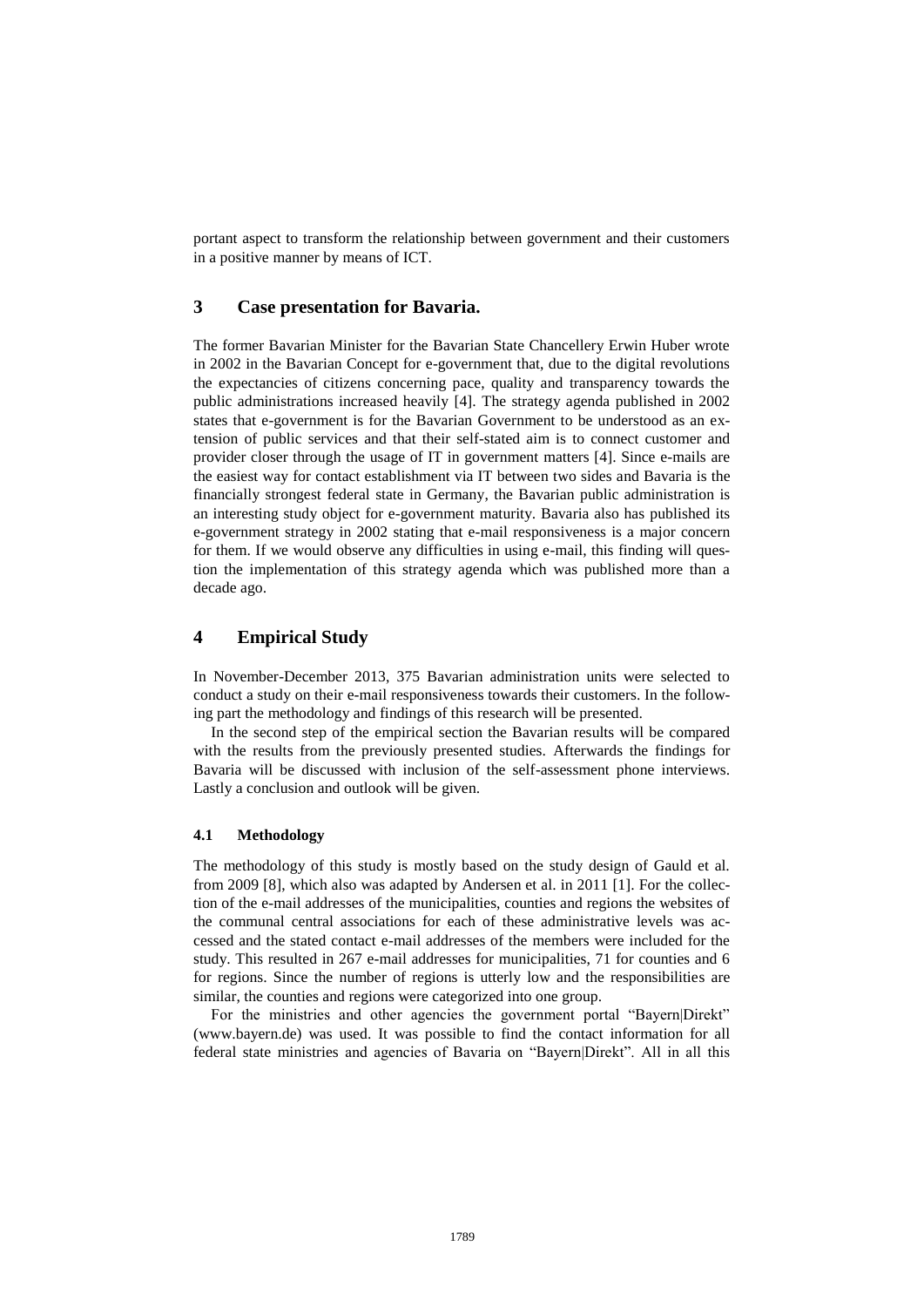provided the e-mail addresses for the 10 ministries and subjectively chosen 21 important other agencies and governmental institutions (e.g. Bavarian Tax Agency, Bavarian Administration of State-Owned Palaces, Gardens and Lakes). In sum 375 administrative units were in the focus of this study.

To all public institutions the following e-mail in German asking regarding a package pick up at their institution was sent:

*Dear Sir or Madam,*

*We, the Citykurierdienst, were supposed to pick up a package at your institution today. Unfortunately our colleague had problems in finding your responsible post office. Therefore I would like to ask you for your post office's address and opening times. Thank you.*

*Best Regards, Johannes Becker City-Kurier*

The test e-mails were sent about eight o'clock in the evening to make sure that no institution had the chance to answer the e-mail before the next working day. To avoid being rejected by spam filters all e-mails were sent individually. So the address from which the e-mails were sent was not classified as a spammer in grey or black listing procedures. Only 16 e-mails came back with failure messages because of errors in email addresses which were published wrong in the portals or just did not exist anymore.

Only the successfully sent 359 e-mails were considered for the analysis. It is notable to see that the official government sites provided 16 wrong e-mail addresses which revealed that 4.2% of the investigated e-mail addresses were wrong listed in official portals. This indicates that the websites, which provided the e-mail addresses, are not updated regularly. This can be seen as a first hint for a poor quality level of the Bavarian public institutions concerning e-mail and e-mail correspondence.

All e-mail responses were read and the time until the receipt for a response was noted and the quality was rated: "2+" similar to Gauld et al. and Andersen et al.'s "A" for responses which answered both questions and gave additional information (e.g. GPS coordinates, information about construction works on the roads). "2" ("B" in Gauld et al. and Andersen et al.) was the rating for answers where both questions were answered. And finally "1" (Gauld et al. and Andersen et al. "C") for one answer and "0" (Gauld et al. and Andersen et al. "D") for answers which provided no information concerning the questions. Only directly in the e-mail stated answers were considered as valuable answers. Information from the signature or references to the website were not counted as an valuable answer because they did not answer the question specifically. For example the information in the signature does not guarantee that the department, where the e-mail came from, has the same opening hours like the department which the inquirer needs.

Also auto-responses, which only provide a "your message was received" response, were not included into the study as a response, only human written e-mails were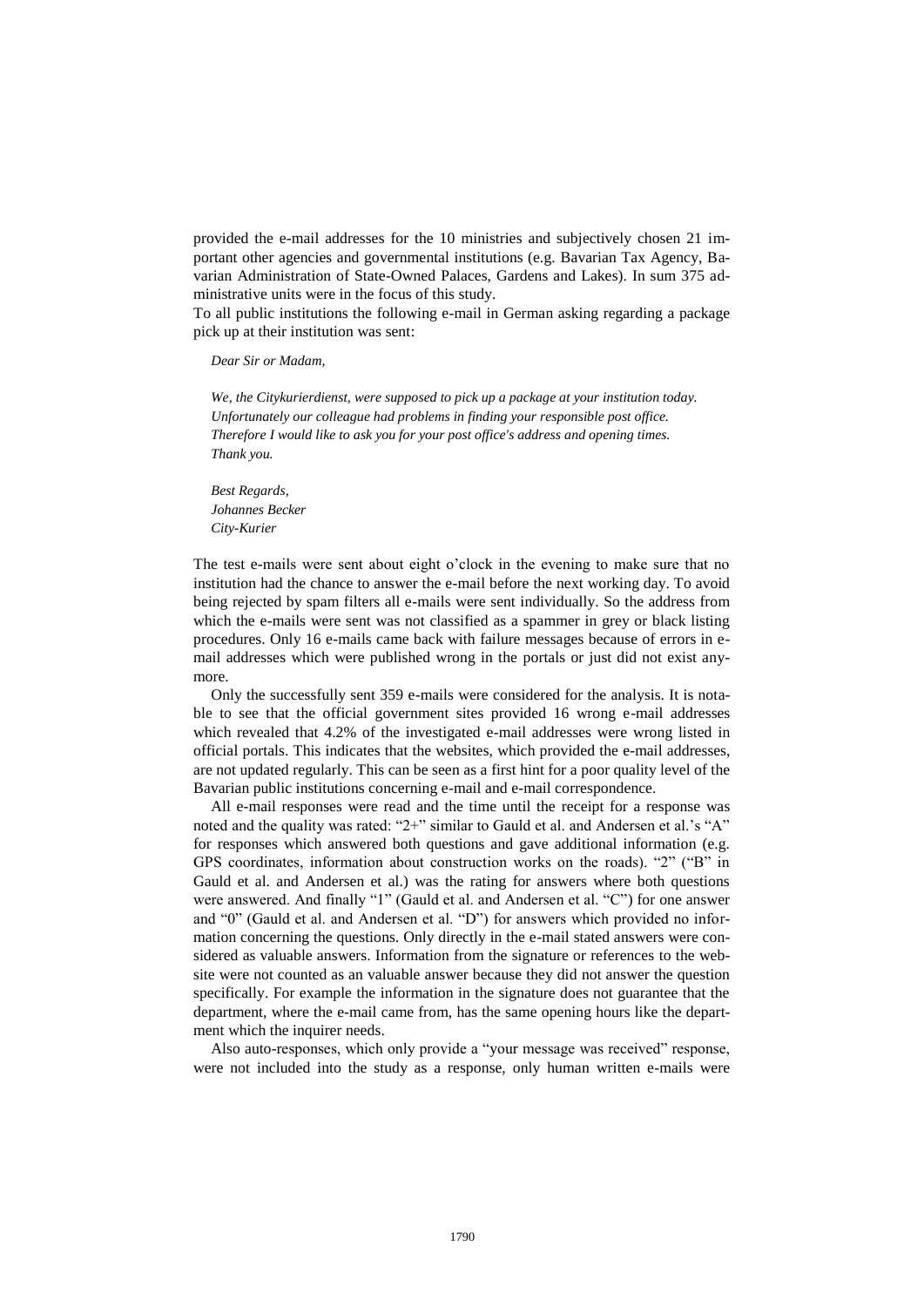counted. The information about time and quality per unit were added in a Microsoft Office Excel Sheet and documented for the analysis. About three months after the data collection for the e-mails, phone interviews to examine the reasons for non-responses and the satisfaction for the own responses were performed on a small sample of randomly chosen units.

To be able to better interpret our findings from our primary data, we also made use of secondary data provided by three previously conducted studies. These background and context of these studies will shortly be explained. Mitja Dečman [6] conducted one of the first studies on e-mail responsiveness for the public sector in 2005 for Slovenia. Dečman's "research method focuses on measuring the responsiveness of a customer's demand towards public administration organization or special employee" [6]. In sum Mitja Dečman sent 355 e-mails to Members of Parliament (90 e-mails), Ministries (15 e-mails), Administrative districts (58 e-mails) and Municipalities (192 e-mails). The questions were specifically written for every organization type [6]: Municipalities were asked where the meeting protocols of council meetings could be found online. Administrative districts had to answer the question, what the tax amount for an official name changing is. A question regarding the online search for currently prepared law proposals from the considered ministry was asked to ministries. And finally the Members of Parliament were asked, if it is possible to join a parliament session as a visitor.

Gauld et al. assessed the e-mail responsiveness for the public administrations of Australia and New Zealand. For this purpose, the research team sent 273 e-mails to two different levels of government in November-December 2006. To all public agencies the same e-mail was sent and their responds were analyzed considering their time for sending a response. Unlike in Mitja Dečman's research, also the quality of the responses was assessed here [8]. The e-mail contained a query asking for the opening times and address of an institution. The e-mail stated that a package had to be picked up from this institution by the inquirer. These two questions were used to assess the quality of the responses.

Andersen at al. replicated the study from Gauld et al. from 2009 for Denmark and adapted the methodology of the whole study according to the original study from New Zealand. The Danish research included 175 administrative units from Denmark into the study whereas 98 were municipalities, 5 were included in the group regions, 19 in ministries or federal institutions and 51 in agencies and other governmental institutions [1]. The content of the e-mail was similar to the e-mail designed by Gauld et al.'s from 2009.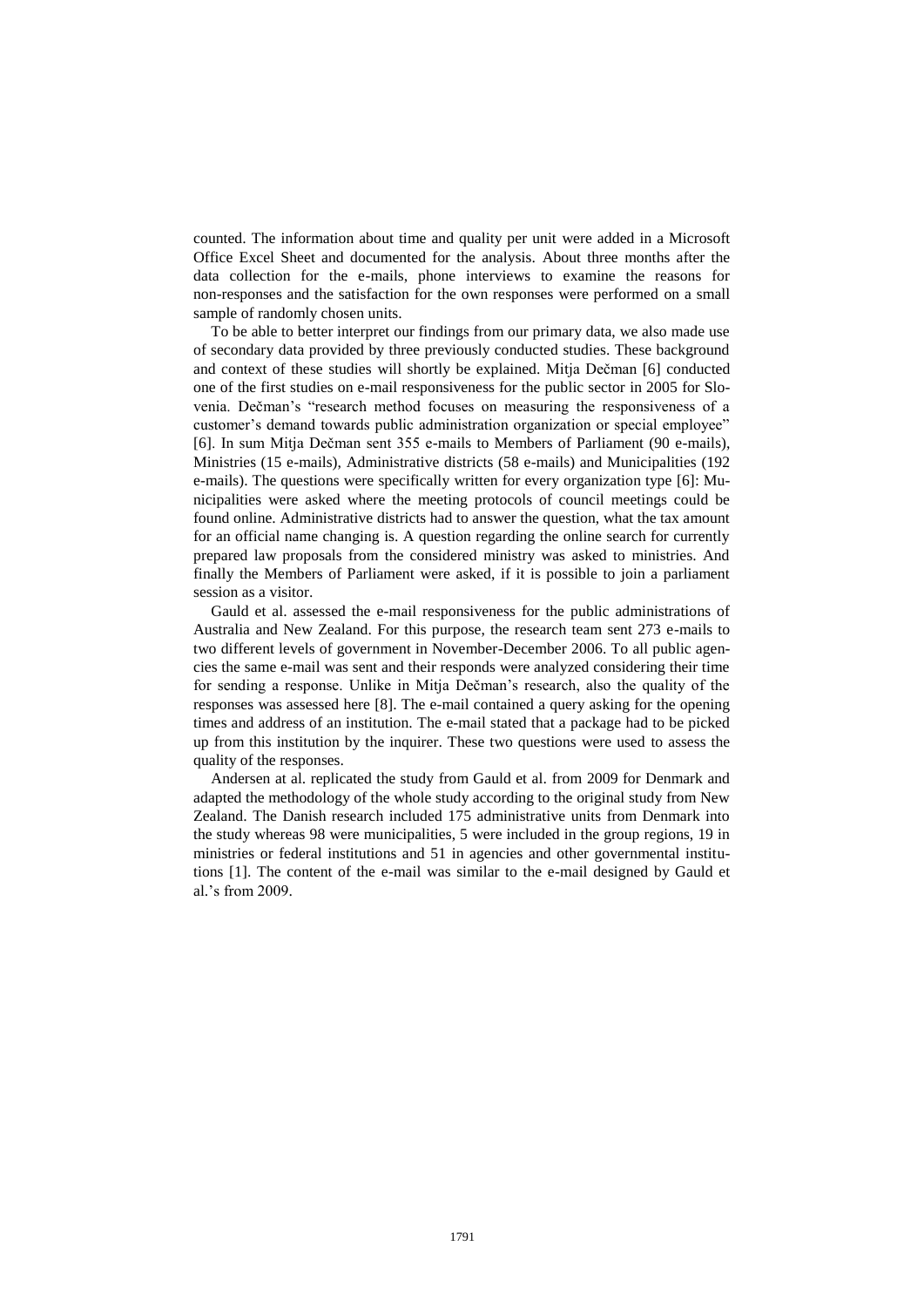#### **4.2 Results**

Comparing the total response rate of 43.2% for Bavaria with the corresponding results of Australia (67.5%  $\rightarrow$  +24.3%), New Zealand (89.3%  $\rightarrow$  +46.1%), Denmark (88.3%  $\rightarrow$  +45.1%) and Slovenia (53.6%  $\rightarrow$  +10.4%) shows that Bavaria falls considerably behind all of them. Also a comparison of the Bavarian results with the other countries' results per administration level shows that the other countries achieve higher response rates:

The difference for Bavaria (with 45.2%) in the group regions/state compared with Slovenia is -42.8%, with Denmark -54.8% and with Australia -23.0%. In the group ministries/federal the differences between Bavaria (20.0%) and the other countries is -40.0% compared with Slovenia and Australia, -58.9% with Denmark and -64.3% with New Zealand. Since the group of agencies and other governmental institutions was only assessed for Denmark and Bavaria, only a comparison between these countries can be made in the last group, where the difference between the response rates is -41.2%.

Only on the municipal level the Bavarian units have once a +4.3% rate compared with Slovenia. The comparison with all other countries shows again that Bavaria has a lower response rate with a difference of +55.7% for Denmark and with +47.0% for New Zealand.

|                            | C          | <b>MUN</b> | R/S    | M/F   | <b>AGN</b> | Total |
|----------------------------|------------|------------|--------|-------|------------|-------|
| No. of e-mails sent        | <b>SLO</b> | 154        | 58     | 15    | n.a.       | 227   |
|                            | AU         | n.a.       | 145    | 15    | n.a.       | 160   |
|                            | NZ         | 81         | n.a.   | 32    | n.a.       | 113   |
|                            | DK         | 98         | 5      | 19    | 51         | 175   |
|                            | <b>BAV</b> | 255        | 73     | 10    | 21         | 359   |
|                            |            |            |        |       |            |       |
| <b>Replies</b>             | <b>SLO</b> | 40.0%      | 88.0%  | 60.0% | n.a.       | 53.6% |
| $(\%$ out of e-mails sent) | AU         | n.a.       | 68.2%  | 60.0% | n.a.       | 67.5% |
|                            | NZ         | 91.3%      | n.a.   | 84.3% | n.a.       | 89.3% |
|                            | DK         | 100.0%     | 100.0% | 78.9% | 74.5%      | 88.3% |
|                            | BAV        | 44.3%      | 45.2%  | 20.0% | 33.3%      | 43.2% |
| <b>Replies within 24h</b>  | <b>SLO</b> | 30.5%      | 58.6%  | 33.3% | n.a.       | 37.9% |
| $(\%$ out of e-mails sent) | AU         | n.a.       | 63.4%  | 46.6% | n.a.       | 61.8% |
|                            | NZ         | 90.1%      | n.a.   | 84.3% | n.a.       | 88.5% |
|                            | DK         | 93.8%      | 100.0% | 78.9% | 72.5%      | 86.3% |
|                            | BAV        | 36.9%      | 41.1%  | 20.0% | 33.3%      | 37.0% |

**Table 1.** Overview on response rates for tested countries

(C: Country, MUN: Municipalities, R/S: Regions/States, M/F: Ministries/Federal, AGN: Agencies and other governmental institutions)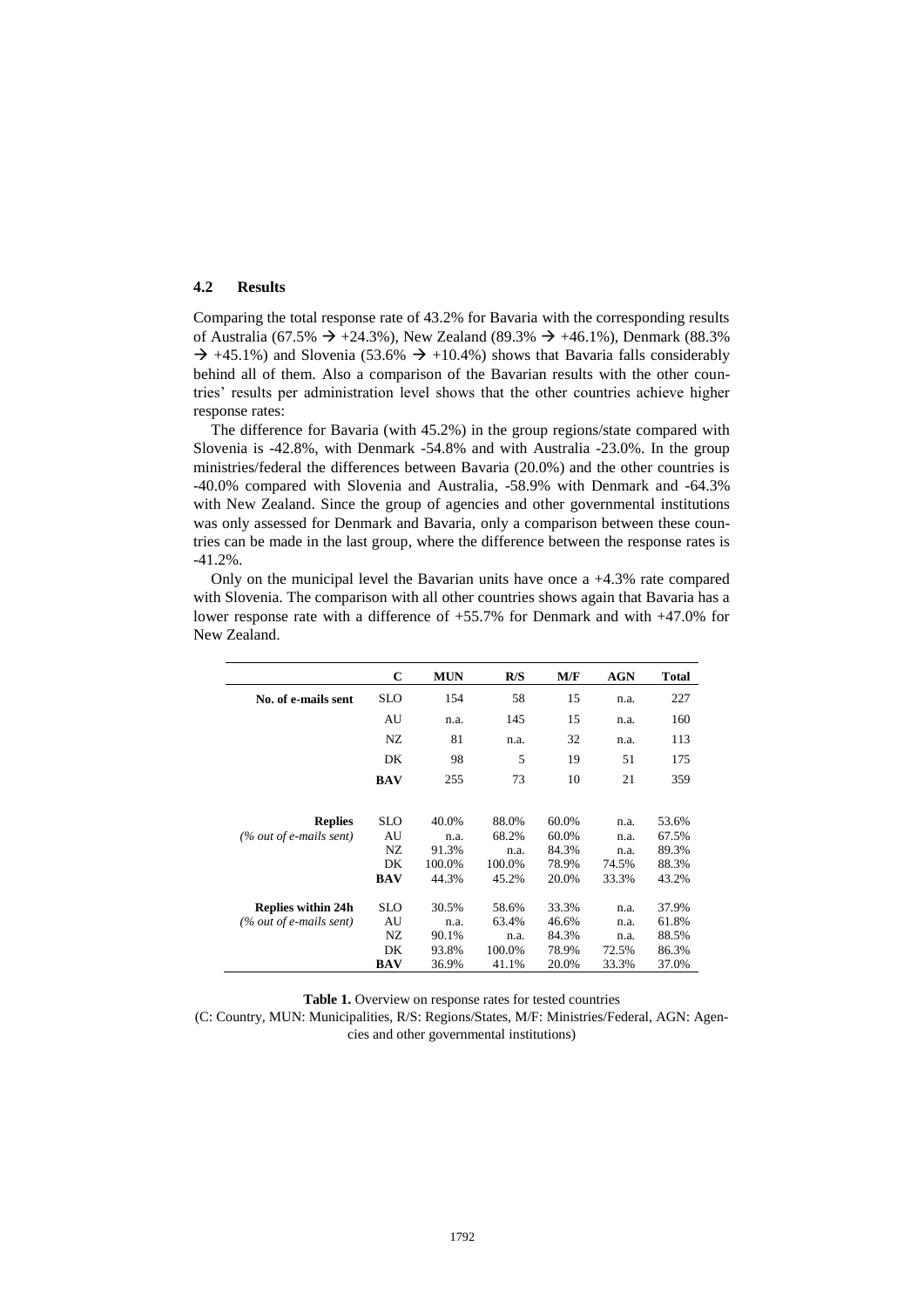Since a quick response is not the mere criteria, also the response qualities of the countries have to be compared too. However, Dečman [6] did not assess the quality of the responses for Slovenia. Therefore a comparison concerning the quality can only be made among Australia, New Zealand, Denmark and Bavaria.

Looking at the response quality for sufficient answers (2 and 2+) shows that with about three-quarters (74.3% of all test e-mails) New Zealand has the best response quality among all countries and shows a difference to Bavaria of  $+47.3\%$ . With 63.5% Denmark comes next and shows a difference of +36.5% to the Bavarian result. Australia has with 34.3% besides Bavaria the second lowest rate in this category and shows a difference of  $+7.3\%$  in comparison with the Bavarian result. It is noticeable that either the municipalities or the regions/states have the highest quality rate in all four countries. This indicates that the lower ranked and more citizen near government offices, show a higher e-mail response quality than the higher ones.

Breaking the received answers down on the four different quality levels shows that 41.9% of the Australian administration units did not provide any answer at all with their provided responses, a quite remarkable score. For New Zealand this number falls to 15.9% and for Denmark to 11.6%. Bavaria has here the lowest number with 3.6% which indicates that the Bavarian Public Administrations are most likely to deliver an informative response rather than providing no information with the response. Level 1 answers for Australia show with 27.4% which makes a plus of 14.8% compared with New Zealand, a plus of 1.9% compared with Denmark and a plus of 15.1% compared with Bavaria.

Splitting the numbers for the sufficient level up again to the different levels 2 and 2+ shows for level 2 responses that Bavaria has here the majority of its responses throughout all administrative groups. But again Bavaria shows the lowest performance when these numbers are compared with the other countries. Only in the group ministries Bavaria has a plus of 0.5% compared with Australia. In all other groups compared with the other countries the Bavarian results show again negative differences.

For level 2+ it can be stated that municipalities are most likely to give a more qualitative feedback than the other groups. Particularly the New Zealand municipalities show here again a remarkable performance with almost one quarter (23.8%) of their responses being ranked as 2+. In Bavaria only the 1.3% of the municipalities included into the study gave additional information (besides opening time and address) with their response.

For all other administrative groups reflected in this study, the numbers show that an efficient answering (quality level 2) of questions seems to be in the focus of most public service providers.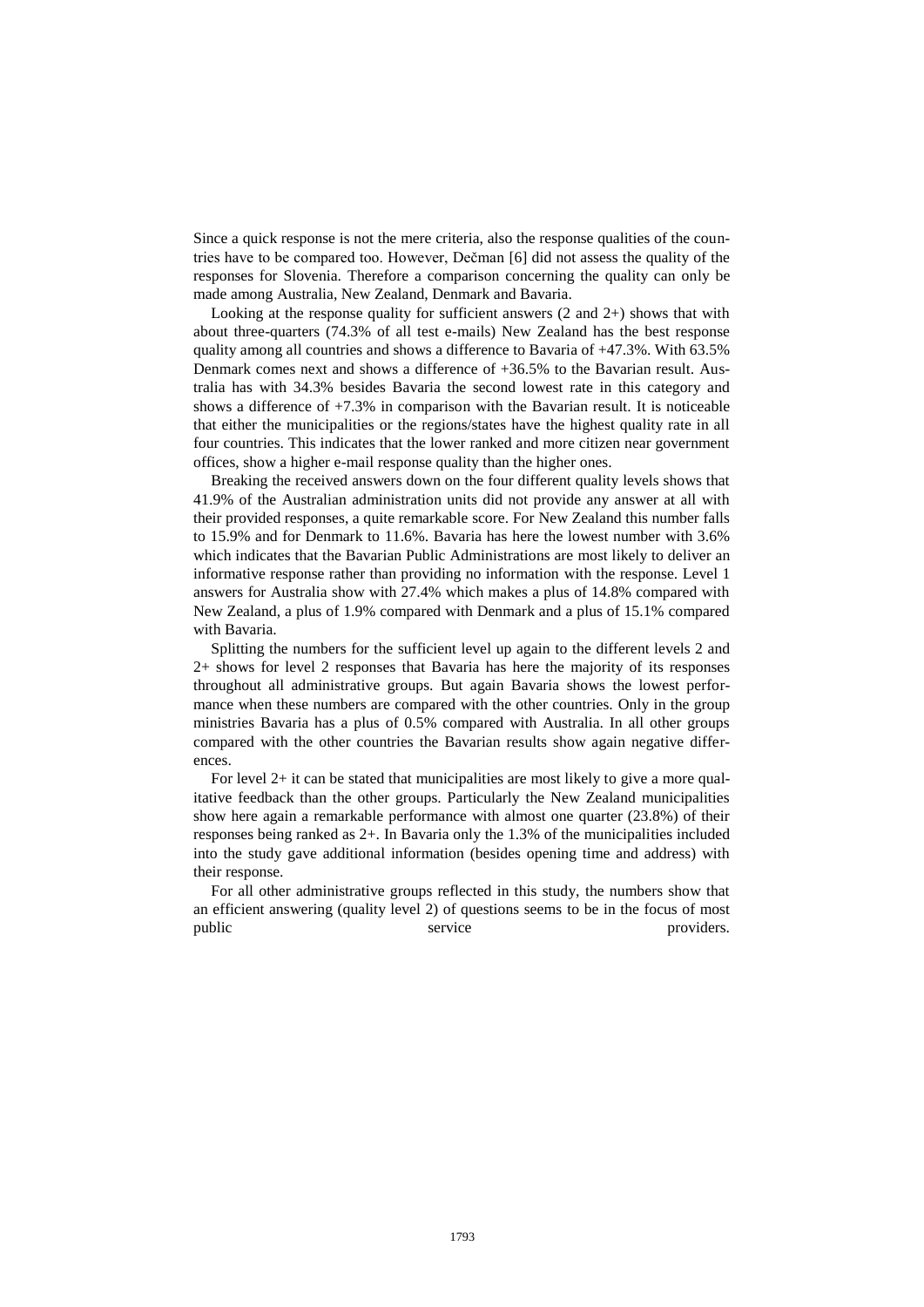|                    | $\mathbf C$ | Q                | <b>MUN</b> | R/S     | M/F     | <b>AGN</b> | <b>Total</b> |
|--------------------|-------------|------------------|------------|---------|---------|------------|--------------|
| <b>Answered at</b> | AU          | $2/2+$           | n.a.       | 35.8%   | 20.0%   | n.a.       | 34.3%        |
| least both         | NZ          | $2/2+$           | 81.5%      | n.a.    | 56.2%   | n.a.       | 74.3%        |
| questions          | DK          | $2/2+$           | 74.4%      | 100.0%  | 21.1%   | 58.8%      | 63.5%        |
| (% out of          | <b>BAV</b>  | $2/2+$           | 29,0%      | 24,7%   | 10,0%   | 19,0%      | 27,0%        |
| e-mails sent)      |             |                  |            |         |         |            |              |
| <b>Overall</b>     | AU          | $\overline{0}$   | n.a.       | 40.0%   | 57.1%   | n.a.       | 41.9%        |
| quality of         |             | 1                | n.a.       | 27.2%   | 28.5%   | n.a.       | 27.4%        |
| response           |             | $\mathfrak{2}$   | n.a.       | 23.0%   | 9.5%    | n.a.       | 21.5%        |
| % out              |             | $2+$             | n.a.       | 9.7%    | 4.7%    | n.a.       | 9.1%         |
| of e-mails         |             |                  |            |         |         |            |              |
| sent)              | NZ          | $\theta$         | 11.9%      | n.a.    | 25.7%   | n.a.       | 15.9%        |
|                    |             | $\mathbf{1}$     | 8.3%       | n.a.    | 22.8%   | n.a.       | 12.6%        |
|                    |             | $\mathfrak{2}$   | 55.9%      | n.a.    | 42.8%   | n.a.       | 52.1%        |
|                    |             | $2+$             | 23.8%      | n.a.    | 8.5%    | n.a.       | 19.3%        |
|                    | DK          | $\boldsymbol{0}$ | 0.0%       | 0.0%    | 21.0%   | 25.4%      | 11.6%        |
|                    |             | $\mathbf{1}$     | 28.5%      | 0.0%    | 57.8%   | 15.6%      | 25.5%        |
|                    |             | $\overline{2}$   | 71.4%      | 100.0%  | 21.0%   | 58.8%      | 62.8%        |
|                    |             | $2+$             | 3.0%       | 0.0%    | 0.0%    | 0.0%       | 0.7%         |
|                    | <b>BAV</b>  | $\bf{0}$         | 2.7%       | 5.5%    | $0.0\%$ | 9.5%       | 3.6%         |
|                    |             | 1                | 12.5%      | 13.7%   | 10.0%   | 4.8%       | 12.3%        |
|                    |             | $\overline{2}$   | 27.8%      | 24.7%   | 10.0%   | 19.0%      | 26.2%        |
|                    |             | $2+$             | 1.2%       | $0.0\%$ | $0.0\%$ | $0.0\%$    | $0.8\%$      |

**Table 2.** Overview on response quality for tested countries

(C: country, Q: Quality, MUN: Municipalities, R/S: Regions/States, M/F: Ministries/Federal, AGN: Agencies and other governmental institutions)

All comparisons lead to the clear result that Bavaria has the least responsive public administration concerning the response rate for e-mails and also speed and quality of their responses in this study. Bavaria not only responds to less of the test e-mails compared with other countries, but also has a not satisfactory quality rate with only 27.0% of the tested e-mails being answered with the needed information.

## **4.3 Discussion**

The findings and comparison suggest that Bavaria with responding to 43.2% of the emails sent has a less responsive public administration concerning the overall rate of responses for all tested countries. Concerning the response rate with a sufficient response quality Bavaria has with 27.0% again the worst performance.

The first question to raise in this context is: what can be the reasons for this response performance? To find an answer for this question, four public institutions from Bavaria, which did not answer at all, were chosen for a phone interview. The called phone numbers were searched on the contact site of the institutions' websites. They were called three months after the data collection. After a short introduction about the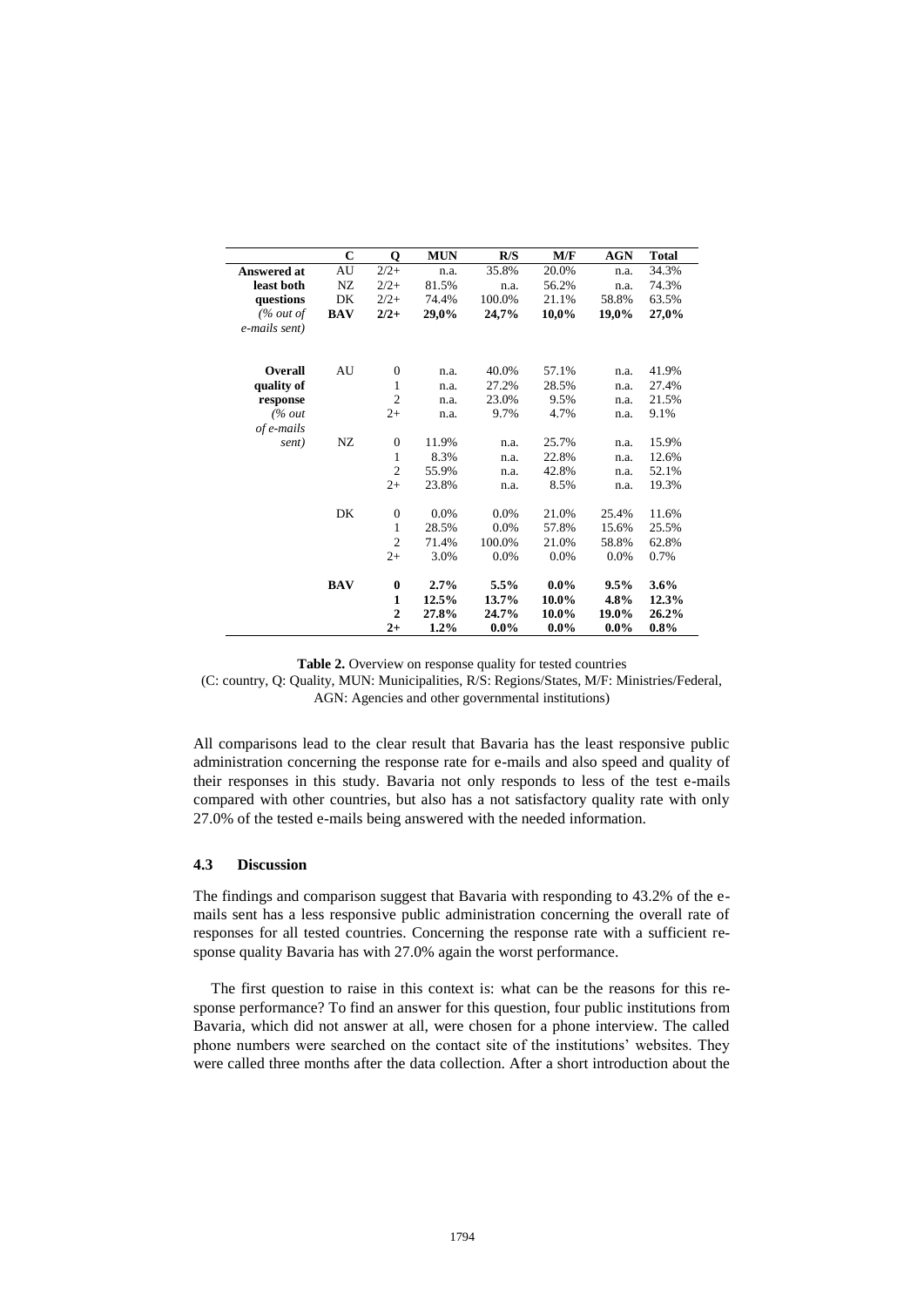setup and aim of the study, the employee was asked whether he or she could explain, why no response from their administration unit was received. Although the interviewed people were told in advance that the interviews will be kept anonymously, so that neither the person's nor the institution's name will be revealed in the study, it is noticeable that none of the called administration employees was ready at first to give any information at all. After ensuring them again that all information would be handled anonymous and that it is essential for the studies discussion part the public employees agreed to comment on the situation.

The received answers for non-responses could be classified in two groups by their statements. Group one: "We did not receive an e-mail at all" group and group two: "Your e-mail might be overseen" group.

For the first group it was not further possible to investigate why or where the email was lost since the employees could not find the test e-mail. It was only stated that "such a situation occurred not often and that they could not explain the current situation".

For the other group all employees stated that the e-mail was forwarded to the email office of the institution. After that the employees could not track the e-mail and were also not willing to establish contact to the e-mail office.

It was only stated that it might be the case that someone of his coworkers in the post office might have seen and even read the e-mail. But he might not have had time to respond to the e-mail. So according to this case the e-mails were received and were also handled/forwarded by an employee, but could not be delivered successfully in the internal process. This indicates a less professional management concerning the e-mail administration for this public institution in particular and probably for other public institutions as well. The interviews showed first of all that public institutions hesitated to answer critical questions concerning their responsiveness. This might be due to the fact that they seem to have forgotten or even lost some e-mails they received.

On the other hand it is also interesting to know if the institutions, which answered, were satisfied with the response rate, time and quality they achieved. Therefore, again four institutions were chosen for a short telephone interview and after being introduced to the setup of the study and the achieved response time and quality of their institution. The employees were asked for their function and whether they are satisfied with the response time and quality of their institution. The phone numbers were again found on the contact site of the institution's website.

It was noticeable to find out that this time the employees did not hesitate to answer the questions or establish contact to other departments of their house. Except one little municipality, which did not have an extra post office, all employees forwarded the interviewer to an employee of the post office. This discrepancy suggests that the employees from non-respondent public institutions were unlikely to talk about this critical subject. This might be due to the fact of the question asking directly for reasons for non-responses.

The interviewed employees for a middle-large municipality and a security service, which both had a response time in the 24 hour time span and achieved the quality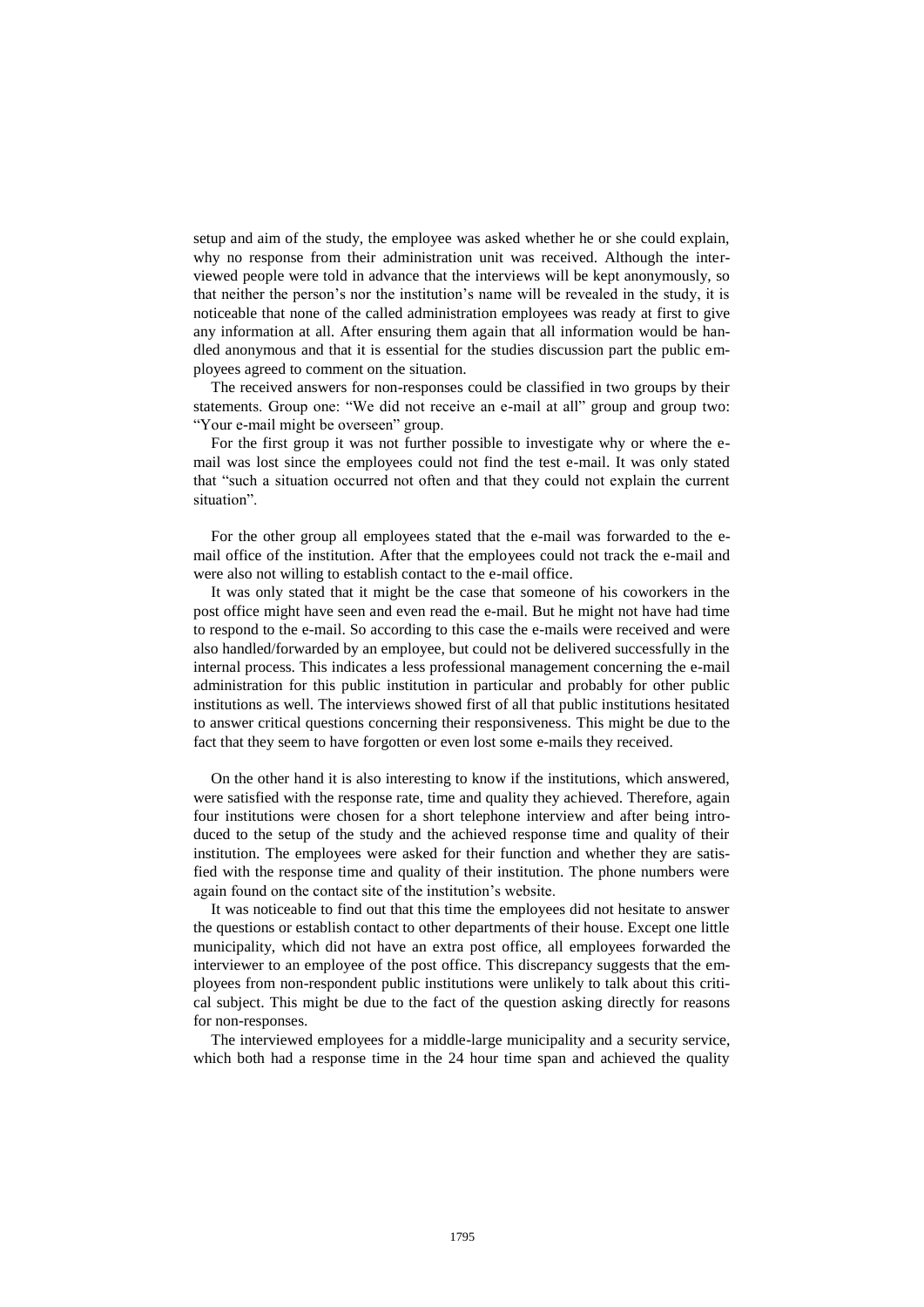level 2, said that they were fully satisfied with their response pace and quality. They stated that they did not understand why any additional information for the level 2+ should be given, since this information is fully enough to answer the asked questions. The municipal employee stated also that the reason for this was a national policy which aims to control a secure handling of information to make sure that sensitive information will not be given away. Trying to get a confirmation for this statement from another public employee in the next two interviews was not successful which leads to the assumption that either this policy does not exist or that the employees are not well informed.

The two administration units which also answered in the 24 hours but achieved only quality level 1 as response quality were also questioned for a self-assessment. The interview showed that one administration unit admitted that the quality level 1 was not satisfactory for them and that a full response concerning the address should have been given too. The other one claimed that they were fully satisfied because the information for the address could have been found on the website to which the link was provided in the e-mail signature. Since the public employees all justified their response quality, these findings indicate that they are satisfied with their responsiveness achieved in this study.

### **4.4 Conclusion and Outlook**

All these findings now lead to the question how bad benchmarks like these can be encountered in future. In the private sector the professionalism of communication in general is tracked and monitored to ensure a high quality service for the customers to keep him satisfied. Possible solutions might be adopting commonly used standard techniques and strategies from the private sector such as:

- Reviewing the responsibilities for all group e-mailboxes
- Moving away from simple e-mail systems (e.g. Outlook) to more professionalized ticketing systems, including satisfaction surveys for the customer
- Expansion of training the staff to answer to requests digitally and also work more professional with IT at all
- Ongoing quality management and benchmarking by central office

With these actions it can easily be ensured that the quality levels of e-mail communication towards the customer will achieve a higher quality level than before.

Although the number of tested institutions from Bavaria was higher than for the other countries, all studies based on almost the same setup and methodology which makes it possible to compare the Bavarian results with the other results. The comparison showed that all other countries had a better performance concerning almost all issues. Only on the municipal level Bavaria could compete in some issues with the other countries.

This paper was limited by some restrictions. First of all, although no error or failure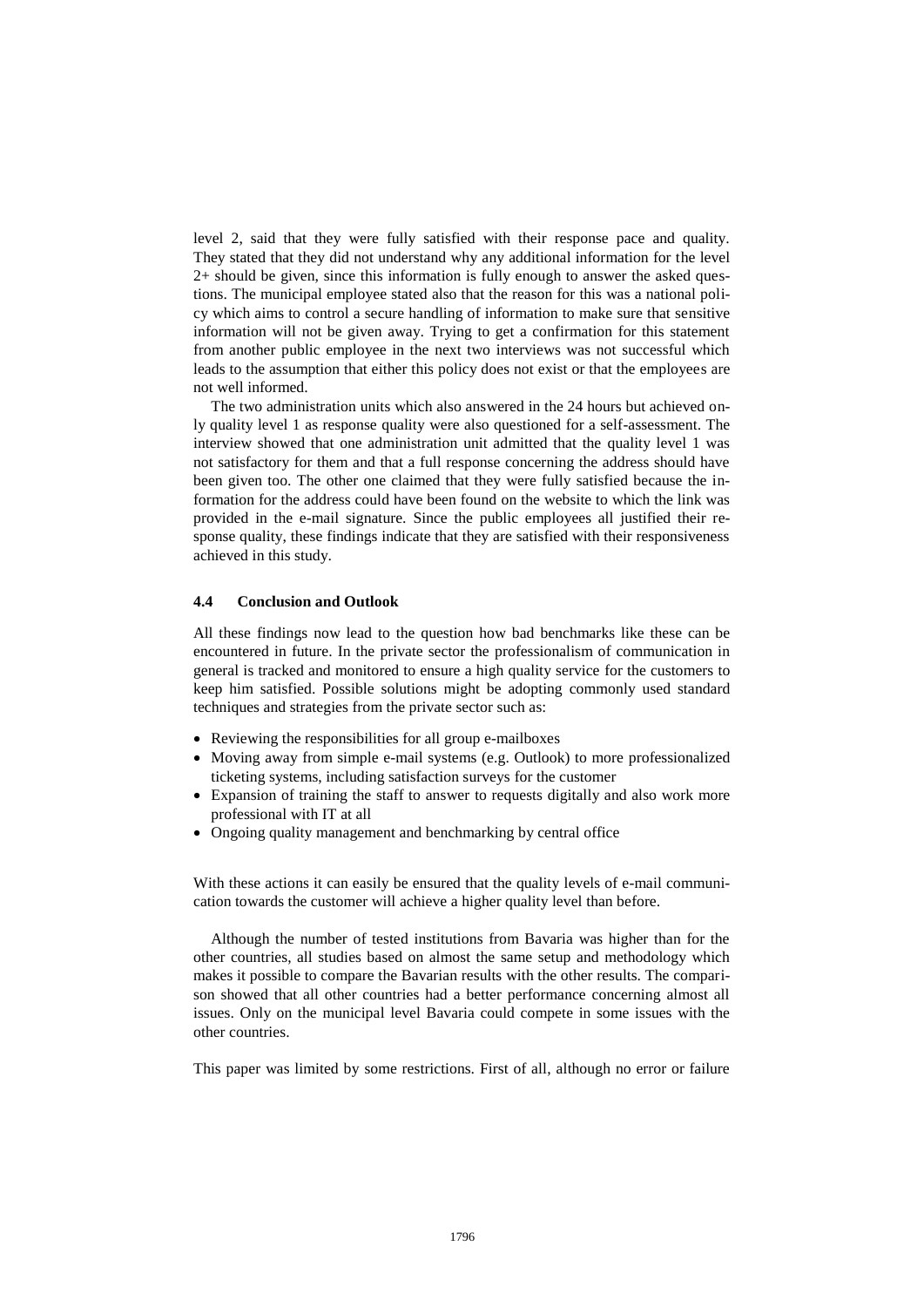messages were received during the e-mail sending process, which leads to the assumption that all e-mails were delivered, it cannot be certainly said that all e-mails were delivered correctly to the inbox of the receiver. Another shortcoming of the paper is the investigation for non-responses, therefore an explicit investigation in this topic could also provide helpful information to avoid e-mails getting forgotten or lost in the e-mail handling processes in the future. Also asking for information, which can already be found on the website easily, seems not to be an ideal query for the e-mail. Nevertheless this study was conducted with this methodology, since one of the aims of this research paper was to compare the results with similar studies. Therefore conducting this study again with a more specific question could lead to other findings.

Since this paper had a predefined scope to sum up the most important findings in the allowed size, only the most important benchmark numbers as response rate, response rate within 24 hours and the response quality were under investigation. The data sample itself could be used for a much more detailed research in this field and could so provide even more information about the current status of the responsiveness of the Bavarian public sector.

Further research in this area could be the assessment for whole Germany including a comparison among the federal states. It also would be interesting to see how the responsiveness concerning e-mail correspondence develops after some time. Therefore such a study could be repeated again after 5 or 10 years. Also it could be interesting to conduct a large-scale survey to research if citizens or businesses are satisfied with the e-mail services and quality provided by their public administration units.

A similar research with a comparison concerning the responsiveness between private sector institutions and public sector institutions could answer the question whether the responsiveness level in a country is specific high or low for the public sector. If there are no discrepancies between the private and public institutions, it can be assumed that the general responsiveness in this country is on that certain level.

## **5 Short Summary**

This study assessed and showed the current status of e-mail responsiveness for the Bavarian sector in comparison with other countries. The main finding is that Bavaria should improve its response rate and response quality significantly to improve its overall responsiveness which is an important success factor for citizens' and business' trust in government.